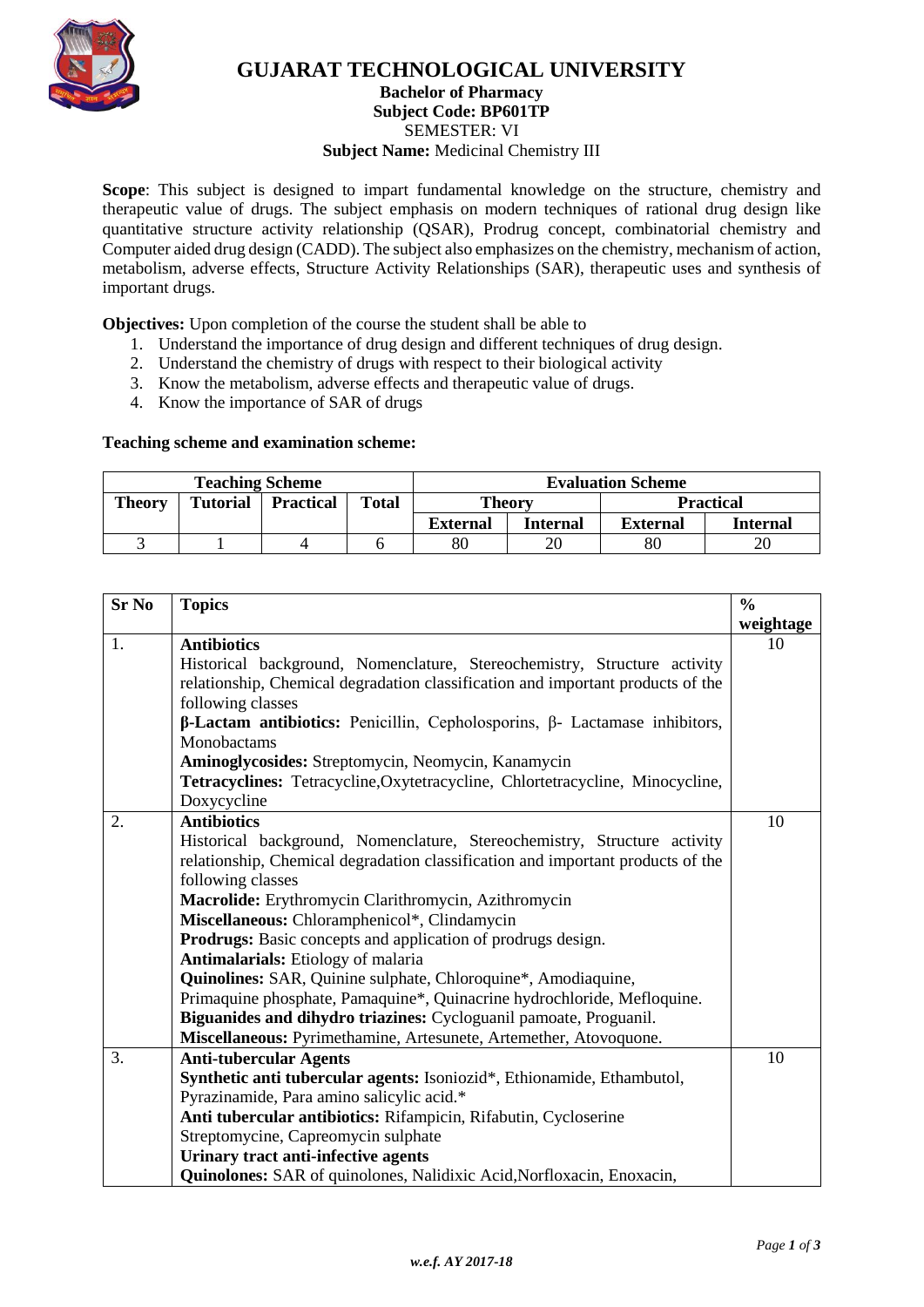

# **GUJARAT TECHNOLOGICAL UNIVERSITY**

#### **Bachelor of Pharmacy Subject Code: [BP601TP](javascript:PopupCenter_upload()**

|    | <b>Subject Code: Drovilly</b>                                                   |                |  |  |  |  |
|----|---------------------------------------------------------------------------------|----------------|--|--|--|--|
|    | Ciprofloxacin*, Ofloxacin, Lomefloxacin, Sparfloxacin, Gatifloxacin,            |                |  |  |  |  |
|    | Moxifloxacin                                                                    |                |  |  |  |  |
|    | Miscellaneous: Furazolidine, Nitrofurantoin*, Methanamine                       |                |  |  |  |  |
|    | <b>Antiviral agents:</b>                                                        |                |  |  |  |  |
|    | Amantadine hydrochloride, Rimantadine hydrochloride, Idoxuridine                |                |  |  |  |  |
|    | trifluoride, Acyclovir*, Gancyclovir, Zidovudine, Didanosine, Zalcitabine,      |                |  |  |  |  |
|    | Lamivudine, Loviride, Delavirding, Ribavirin, Saquinavir, Indinavir, Ritonavir. |                |  |  |  |  |
|    | <b>Antifungal agents:</b>                                                       | 8              |  |  |  |  |
| 4. | Antifungal antibiotics: Amphotericin-B, Nystatin, Natamycin, Griseofulvin       |                |  |  |  |  |
|    | Synthetic Antifungal agents: Clotrimazole, Econazole, Butoconazole,             |                |  |  |  |  |
|    | Oxiconazole Tioconozole, Miconazole*, Ketoconazole, Terconazole,                |                |  |  |  |  |
|    | Itraconazole, Fluconazole, Naftifine hydrochloride, Tolnaftate*.                |                |  |  |  |  |
|    | Anti-protozoal Agents: Metronidazole*, Tinidazole, Ornidazole, Diloxanide,      |                |  |  |  |  |
|    | Iodoquinol, Pentamidine Isethionate, Atovaquone, Eflornithine.                  |                |  |  |  |  |
|    | Anthelmintics: Diethylcarbamazine citrate*, Thiabendazole, Mebendazole*,        |                |  |  |  |  |
|    | Albendazole, Niclosamide, Oxamniquine, Praziquantal, Ivermectin.                |                |  |  |  |  |
|    | <b>Sulphonamides and Sulfones</b>                                               |                |  |  |  |  |
|    | Historical development, chemistry, classification and SAR of Sulfonamides:      |                |  |  |  |  |
|    | Sulphamethizole,<br>Sulfisoxazole,<br>Sulphamethizine,<br>Sulfacetamide*,       |                |  |  |  |  |
|    | Sulphapyridine,<br>Sulfamethoxaole*,<br>Sulphadiazine, Mefenide<br>acetate,     |                |  |  |  |  |
|    | Sulfasalazine                                                                   |                |  |  |  |  |
|    | Folate reductase inhibitors: Trimethoprim*, Cotrimoxazole                       |                |  |  |  |  |
|    | Sulfones: Dapsone*.                                                             |                |  |  |  |  |
| 5. | <b>Introduction to Drug Design</b>                                              | $\overline{7}$ |  |  |  |  |
|    | Various approaches used in drug design.                                         |                |  |  |  |  |
|    | Physicochemical parameters used in quantitative structure activity relationship |                |  |  |  |  |
|    | (QSAR) such as partition coefficient, Hammet's electronic parameter, Tafts      |                |  |  |  |  |
|    | steric parameter and Hansch analysis                                            |                |  |  |  |  |
|    | Pharmacophore modeling and docking techniques.                                  |                |  |  |  |  |
|    | <b>Combinatorial Chemistry: Concept and applications of Combinational</b>       |                |  |  |  |  |
|    | chemistry: solid phase and solution phase synthesis.                            |                |  |  |  |  |
|    |                                                                                 |                |  |  |  |  |

Study of the development of the following classes of drugs, Classification, mechanism of action, uses of drugs mentioned in the course, Structure activity relationship of selective class of drugs as specified in the course and synthesis of drugs superscripted by (\*)

#### **Practical**

#### **I Preparation of drugs and intermediates**

- 1. 1 Sulphanilamide
- 2. 2 7-Hydroxy, 4-methyl coumarin
- 3. 3 Chlorobutanol
- 4. 4 Triphenyl imidazole
- 5. 5 Tolbutamide
- 6. 6 Hexamine

#### **II Assay of drugs**

- 1. 1 Isonicotinic acid hydrazide
- 2. 2 Chloroquine
- 3. 3 Metronidazole
- 4. 4 Dapsone
- 5. 5 Chlorpheniramine maleate
- 6. 6 Benzyl penicillin

**III** Preparation of medicinally important compounds or intermediates byMicrowave irradiation technique **IV** Drawing structures and reactions using chem draw®